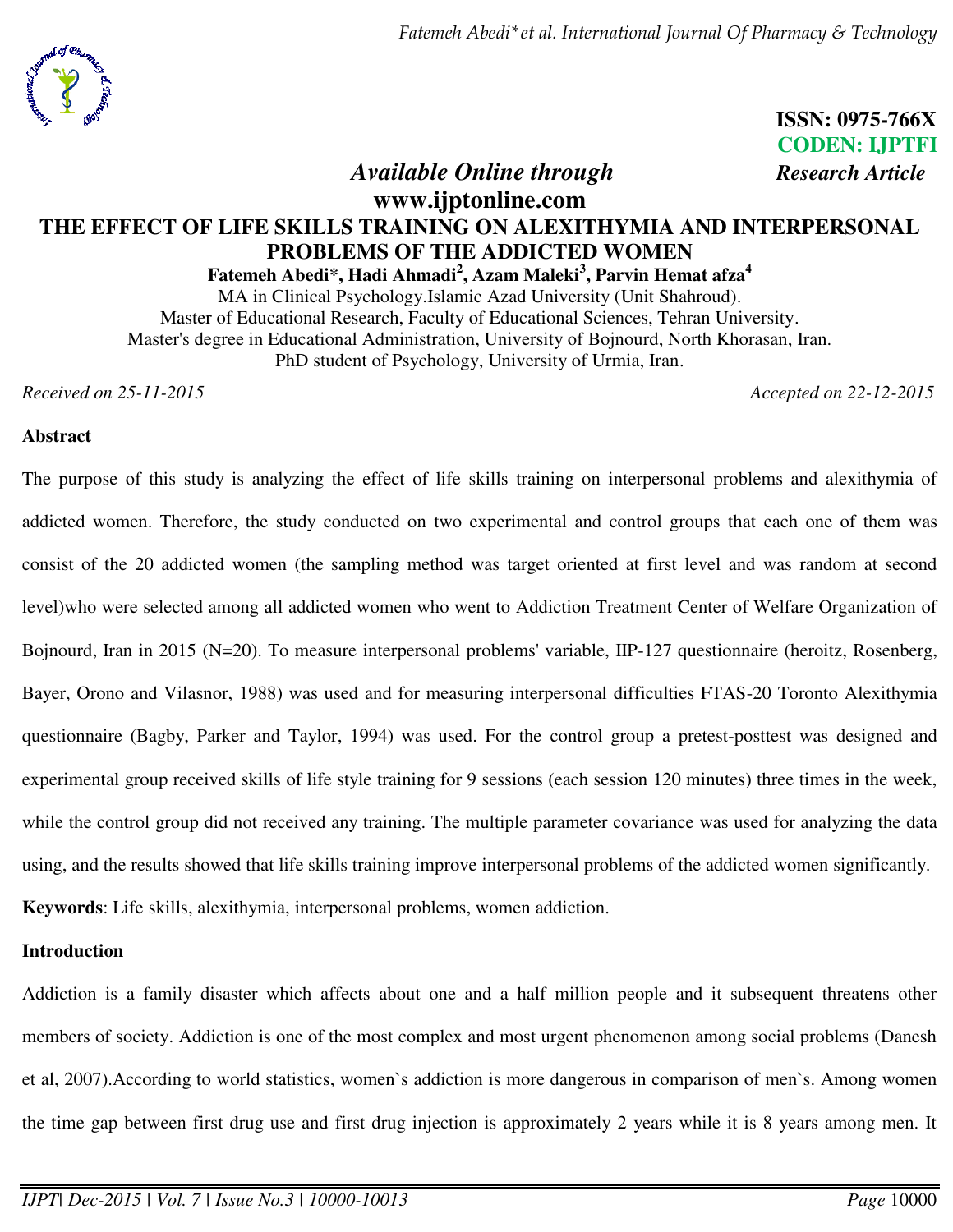means women fell into this trap of running their life 6 years sooner than men and consequently their treatment is harder, and they have more physical, psychological and social side effects. (Ebrahimi,2011).

An addicted person loses not only his/her intellect and physical power, but also wastes economic opportunities that can be used in the construction of the society. Addiction by changing thoughts and behavior can easily destroy the individual, social and cultural bases in a society (Kaplan, 1994).Changes in the brain caused by drug use may be sustainable and have long-term effects and make harmful behavior among those peoples who used it (Taremian, 2000). The addiction not only makes problems for the person, but affects the whole system of the family and the society. Also makes different outcomes for both the individual consumer and others (Riber, 1996).On the other hand, the addicted women are much more vulnerable than men. Because drug using among women, often associated with other social problems, such as running away from home, poverty and abuse. Also addiction of the woman affects the children and families. (Danesh, 2013).Since the woman basic role in progressing and promoting the family as much as anything, her mental health should be considered very important. As the result, any issue that is relevant to women is important. Clinical findings shows that in drug depending: personal characteristics, life style, community relations, beliefs, feelings, attitudes, interests and behavior that were formed during individual growth play major role in addiction (Dabaghi,2007).This impairment poses problems for individuals in social interactions. The findings in the emotional intelligence and alexithymia shows that probably one of the main reasons that caused people tend to use drugs is due to problems and shortcomings of their emotions(Parker,Taylor,Begby,2001).Research has shown that people with alexithymia have difficulty in identifying the right emotions from the other`s faces. Understanding emotions is inseparable component in interpersonal relationships. People `s capacity with alexithymia to empathize with the emotional states of others is limited. Limitations and inability of empathy and sympathy for others, inter personal relations, especially, affects the individual`s intimacy. Accordingly, it suggests that alexithymia through failure and inability to sympathize with others, increase the interpersonal problems (Setoode, 2006).Person with Alexithymia has difficulty in self- regulation of emotional or ability to cognitive processing of emotional and setting the excitement.

When emotional information doesn't place in cognitive processing and perceptions, the person cognitively and emotionally experience distress (Mikaieli et al, 2012).Therefore, drugs consumers getting mental immaturity and social dysfunction in their behaviors. People with alexithymia, express the physical excitement bigger than normal ones and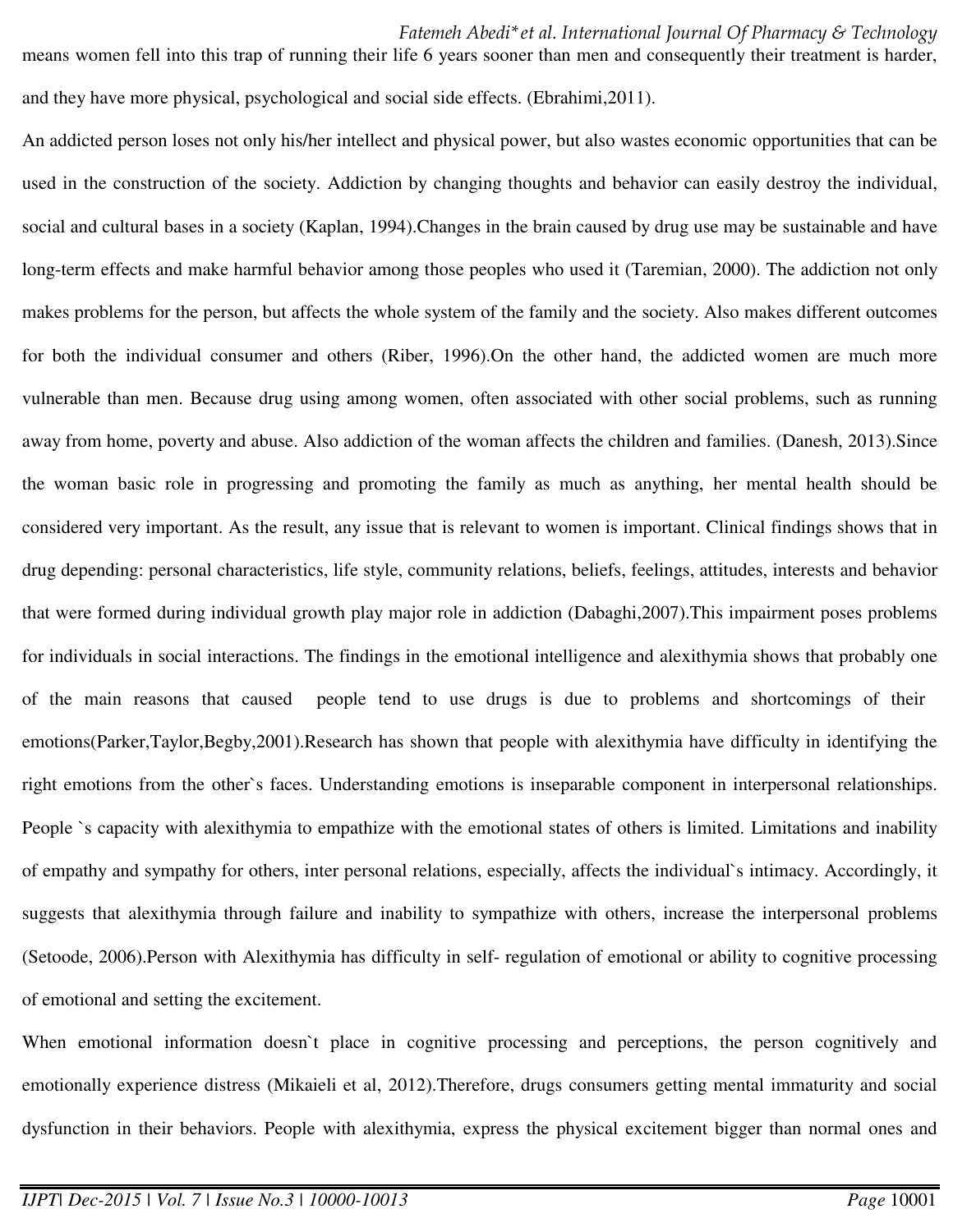misinterpret the physical symptoms of emotional (Besharat et al, 2008).Studies has shown that people with alexithymia have difficulty in identifying the right emotions from the faces of others and their capacity to empathize with the emotional states of others is limited (Levant & Williams, 2009). They have limited capacity for sympathy with emotions and this inability in sympathizing with others influence the interpersonal relations, especially in the context of marital relationships. Accordingly, it is the possibility that alexithymia in the mutilation of sympathy and empathy decrease the marital satisfaction (Bagby  $\&$  Talor, 1997). Low levels of emotional adjustment that results from the inability to cope with the emotions effectively, plays a main role in the first use of the drug (Gelman & pakler, 1999). When a person is placed under pressure for drug use by peers, effective management of emotional reduces the risk of abuse. An overview of the findings in the field of interpersonal problems show that one of the main reasons for the tendency of people to use drugs, probably, is due to problems and shortcomings of the social dysfunction (Yarmohammadi et al,2009).Many factors are involved in interpersonal problems and by training some skills these problems can be solved. In the process of a communication, if the messages transmit in encrypted form, that communication called verbal communication, but in the nonverbal communication the message transmit by signs or passwords. Interpersonal problems not only in appearance but also in the continuing anxiety are effective. The findings suggest that feelings of abuse are one of the most important signs of interpersonal problems. These people often feel postal, victim, trivial, violence, selfishness (Parker & Bagby, 2001).Interpersonal problems may be directly affected by the disruption in the cognitive processing of emotions, setting the excitement or mental health problems (Besharat et al, 2008).People who do not suffer from personal problems, when encounter with a traumatic thing or ananxiety, relying on their proper interaction capabilities and are able to solve the problem. However, people with personal problems show anxiety. Their interactions not only relieve symptoms but causes to be strengthened it. Accordingly, interpersonal problems through disability to communicate correlated with addiction (Talebi, 2005).According Vydygr and Francis (1985), each personality disorder has a special style that is often main feature of that(Besharet,2008).

Today, the same as the role of women and men in social phenomena because of separating from the traditional life style, urbanization, technology, the growth of the women's movement, women's employment, socialization of women led the women as well as men under the influence of drugs (Danesh, 2013).Addicted women more than men have health problems and exposed to the risk of infectious like AIDS and sexual diseases. Addicted women are more loneliness.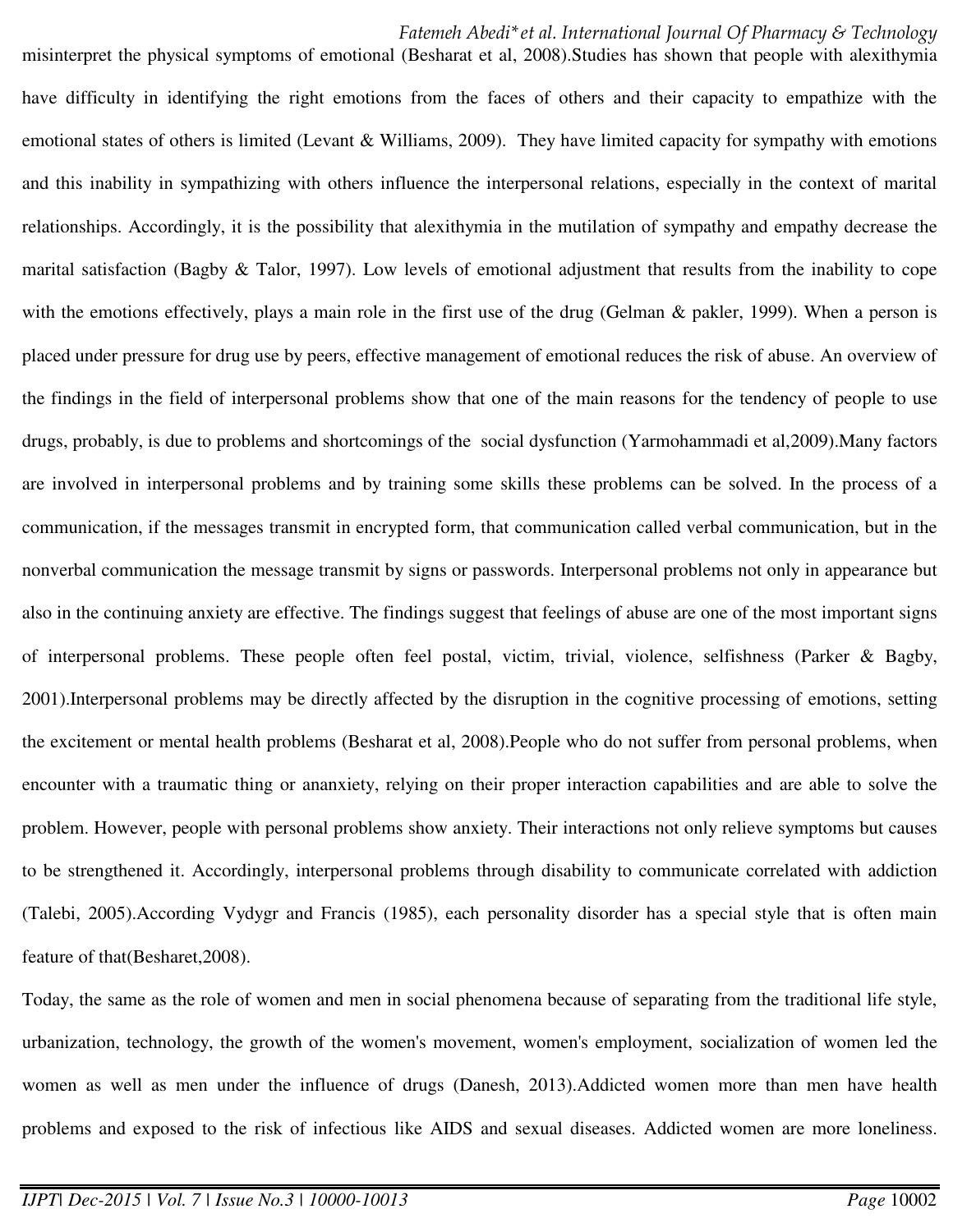Several factors especially; the lack of life skills plays a great role in the addiction of the individuals. Many people, especially drug customers have no necessary abilities and skills for daily life. So, the promotion of life skills has an important role in treatment (Yarmohamadi, 2009).Women have more tendencies to use drugs for emotional escape (Shirazi, 2013). Research of Botvin, & Kantor (2007)shows that training the life skills such as communication skill, decision-making, stress and anxiety management, have been effective in reducing alcohol and drug use.

Life skills are a set of mental abilities that provide positive adoption in people and enable people to accept their social responsibilities. With life skills the person can deal with the others demands and expectations without hurting themselves and others (Shirazi, 2012).Therefore, the best way of dealing with this problem is to provide an environment for help them to increase these skills. Studies have shown that three factors are associated with drug use: poor self-esteem, inability to express feelings and emotions, and lack of communication skills (Talebi, 2005).In fact, the promotion of life skills enables the persons to provide a positive and act adoptively when encounter with other human beings, society, culture, and environment (Klinke & kriss, 2005).Life skills training affect common underlying factor in mental health and primary prevention of addiction. By this way, the life skill training has biological properties that made it wide and is the foundation of any educational approach (Esmatpanah & Khakshur, 2009).

Studies show that addiction, interpersonal and alexithymia can affect each other but this paper investigates on the effect of life skills training on alexithymia and interpersonal problems of the addicted women. Also, the effect of the life skills training courses on the communication of addicted women and their ability to control of their emotions. A little research has been conducted on the effect of life skills on alexithymia and interpersonal problems in Iran and so far there has not been research that evaluates these three variables on addicted women. In this sense, the present study is completely new.

In a study that investigate on the effectiveness of life skills training to improve quality of life and coping styles in treatment of methadone addicts by Baghi et al.,(20013),Showed that life skills can improve people 's quality of life and provide effective techniques for coping with stress and negative emotions .In the other research by Shirazi(2013),that entitled as "the life skills training to enhance the efficacy of female-headed households" a sample of 220 individuals from female-headed households was participated. The findings showed that there is a significant relationship between life skills training and enhancing the efficacy of female-headed households. So, female-headed households' efficacy increases with life skills training. Various surveys indicate a high impact of life skills training in preventing behavioral abnormalities. In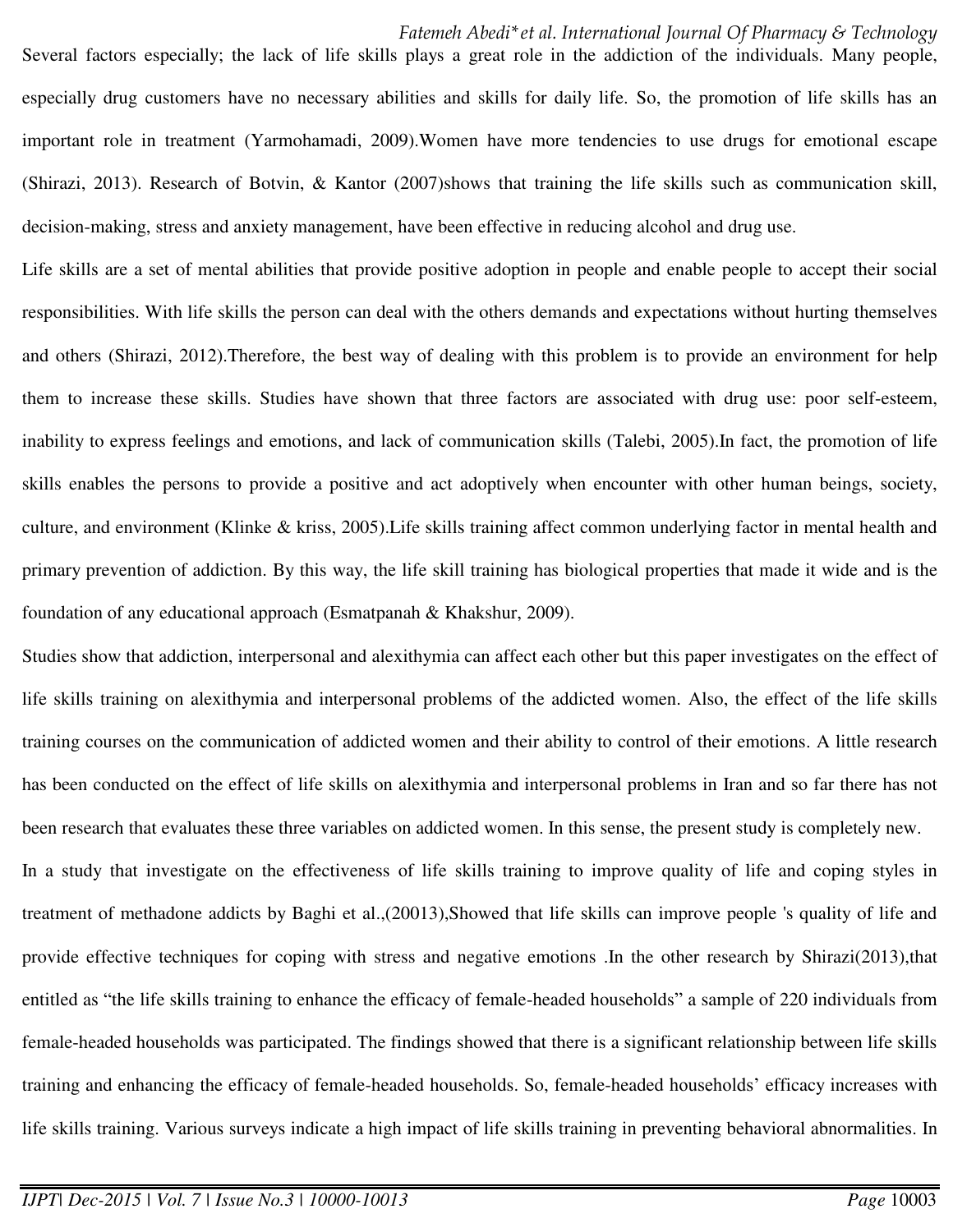the other study it was founded that the development of life skills is effective in preventing suicide (Terza, 1995&Ajilchi et al, 2008). Ginerand his colleagues (1993) investigate on the effect of life skills training on the prevention of violence and delinquency. In the other study, Defenbakher (1996) suggested that teaching life skills is effective in reducing the anger and aggressiveness of the persons. In a study entitled" the relationship between personality traits of women addicted and social order" showed that personality traits such as aggression, incompatibility, being antisocial, the absence or lack of social interest, lack of accountability, personality disorder and lack of attention to social rules may increase crime, violence and murder and causes lack of disciplines in the society (Baker et al., 1995).In a Life skills training program that was conducted for the prevention of suicide, violence and negative behaviors and reducing the academic failure showed that these problems reduced effectively (Gainer et al.,1993,LafrvmVbvaz, 1994; Aygrt et al., 1994; Thompson et al. 1998; Panther, 1998). Fox Axelrod, Balyval, Aslpyr and Sinha (2007) founded that Cocaine abusers have difficulties in understanding, managing the emotions and impulsivity control, particularly in the early stages of emotion. Bytyn  $\&$ Griffin (2004) investigate on the impact of life skills training on reducing drug, improving the quality of life and improved ways of dealing with problems and stressful conditions.

It is clear that research inside and outside of Iran, study on the effect of life skills training on alexithymia and interpersonal problems in different groups. But there is no research that study on the effect on these problems on the addicted women. These deficiencies motivate the author to present study. Since that alexithymia is the psychological component and impact the individual and interpersonal problems, this article set out to investigate whether the life skills training have any effect on the improving the alexithymia and interpersonal problems of the addicted women?

#### **The study population, sample sampling methods**

This study was done in order to achieve practical results and designed as quasi- experimental under pre-test and post-test, consist of experimental and control groups. The experimental group was trained in life skills during the 9th sessions (each session 120 minutes) 3 times in a week. The control group did not receive any training. Participants are all addicted women in the camps of Social Welfare of Bojnord, Iran in 2015(Two camps with 50 members). Sample of 40 female addicts are selected and divided into two groups: control  $(N = 20)$  and treatment  $(N=20)$ . Inclusion criteria is addicted women admitted in the camps and exclusion criteria is due to the participants who did not have such conditions. Thus, at the first stage, sampling is purposive and in the second stage is accidental.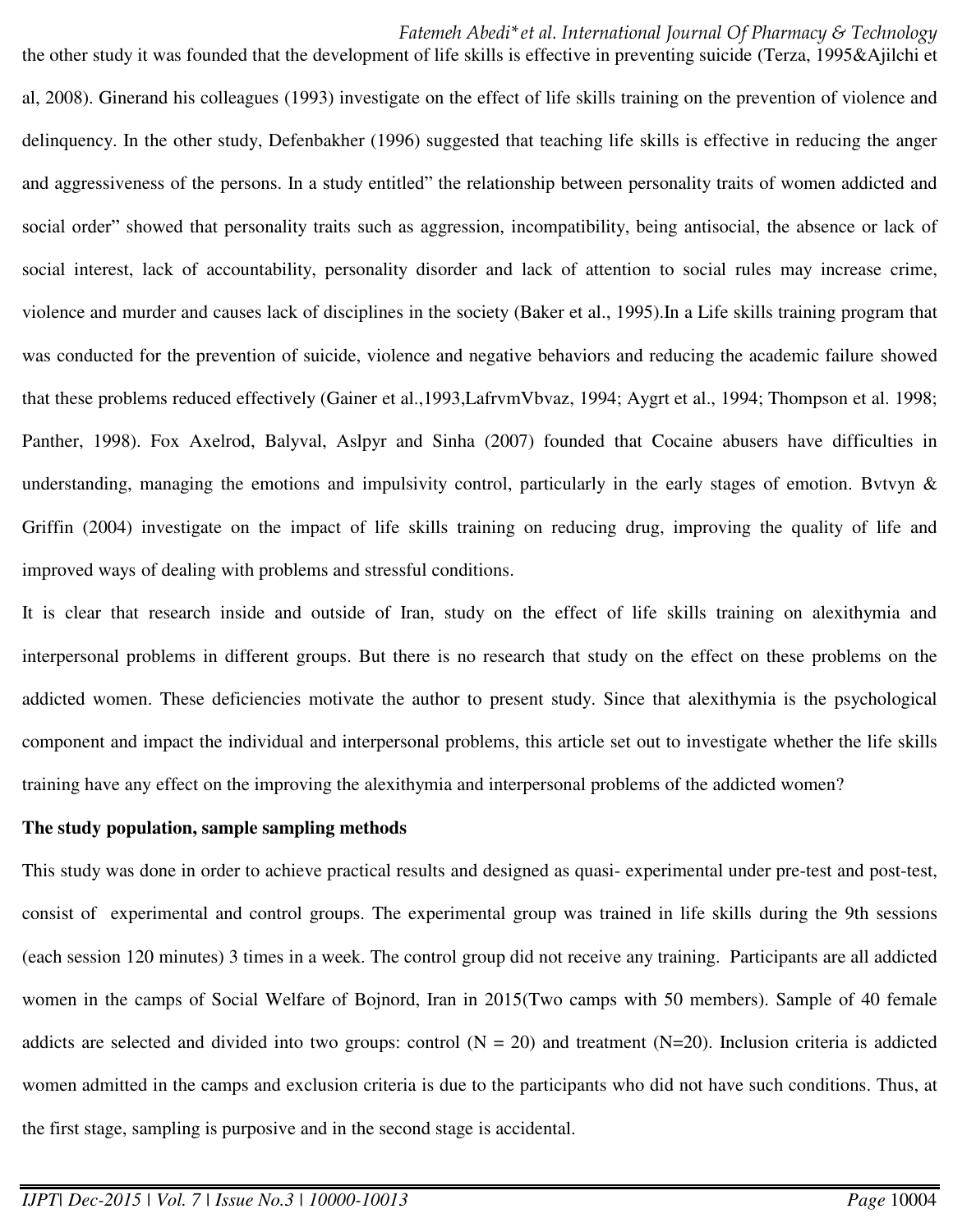### **Participants**

For participating in this research three conditions were considered:

- 1. Women should be between 25 to 45 years old.
- 2. The participants are addicted and must be admitted in the camp.
- 3. At the same time the participants should not engaged in any health plan.

### **Instruments**

In this study, Toronto alexithymia questionnaire (FTAS-20) (Baghi, Parker &Taylor, 1994) and interpersonal problems (IIP-127) (Hrvytz et al, 1988) was used to measure the interpersonal problems.

**Life skills:** For prompting the life skills of the addicted women techniques for stress coping,self-awareness, effective communication, expressing the empathy and ability to problem-solving was conduct.

### **Toronto alexithymia questionnaire (FTAS-20)**

FTAS has 20 items (Bagby, Parker & Taylor, 1994) with three sub- scales:difficulty in identifying feelings (7 items),difficulty in describing feelings (5 items) and objective thinking (8 items).The respondents rated a five-point Likert scale ranging from  $(1)$  = Strongly Disagree to  $(5)$  = Strongly Agree.

The total score for the FTAS is simply obtained by adding sub-scores together( Parker , Taylor and Bagby , 2003 , 2001 , Palmer , Gygans , Manvka&staph , 2004; Pandey , Mndal , Taylor Vparkr , 1996; Taylor Vbgby , 2000).In Persian version of the Toronto Alexithymia Scale (Besharat, 2007),Cronbach's alpha for the total alexithymia, and three subscales (difficulty in identifying feelings, describing feeling, and objective thinking), respectively, estimated .85, .82,.75,.72.

### **Inventory of interpersonal problems (IIP-127)**

Inventory of Interpersonal Problems scales (Hrvytz, Rosenberg, Bayer, Orono&Vylasnvr, 1988) has 27 items and evaluate the interpersonal problems in six sub-scales:strictly (21 items), sociability(18items),obedience (10 items), intimacy (12items), responsibility (12 item) and controlling (10 items).

The respondents rated a five-point Likert scale ranging from zero to four. For each participant in addition to these six subscales, a total score was calculated, too.

The Persian version of the scale (n=230) Cronbach's alpha coefficient for each of the subscales, respectively, .89, .82, .91, .93, .85, and .87. For male participants.87,.85, .89, .84, .83 and for female ones are .83, .89, .90, .92, vary from .85, and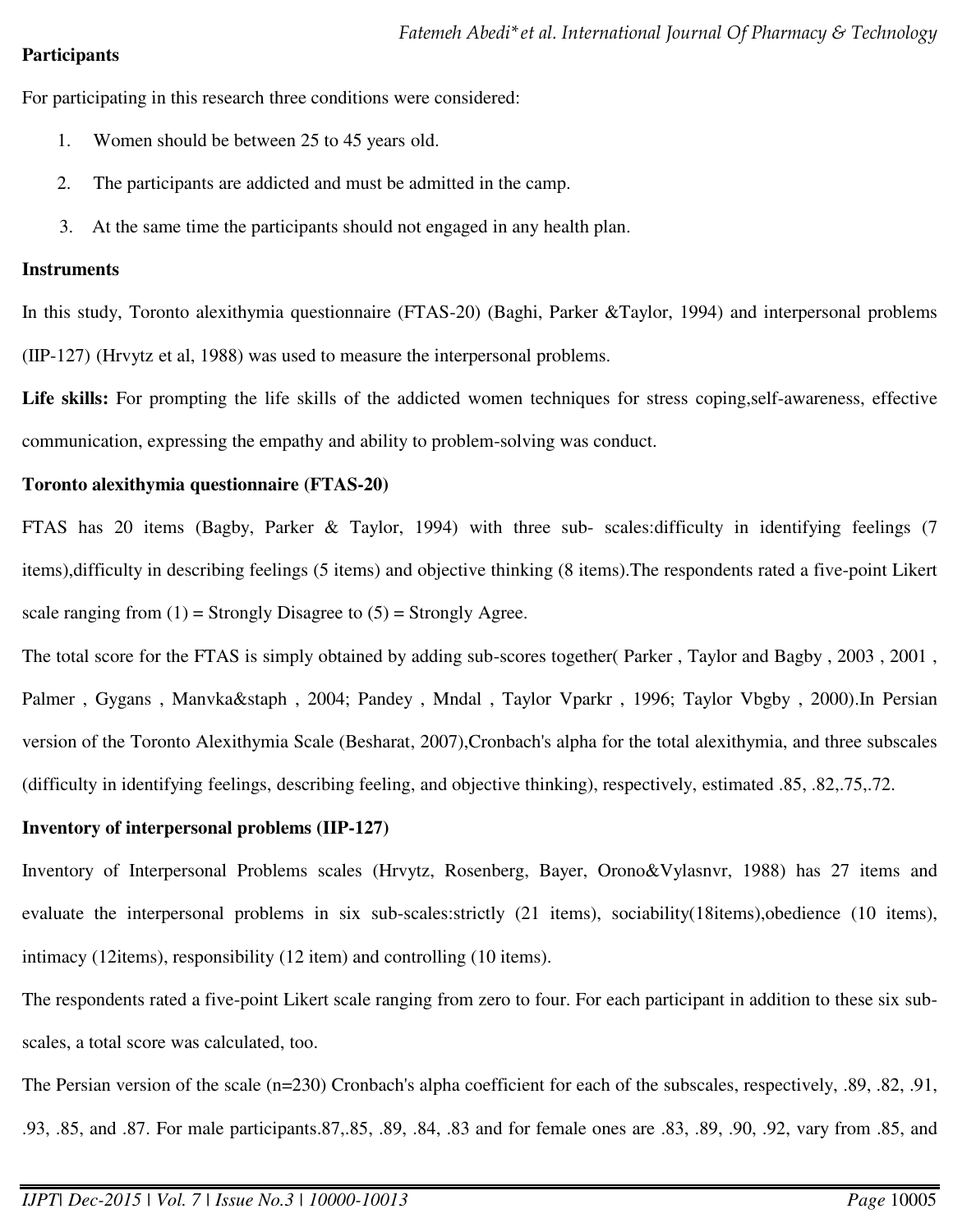.79.These data confirms the internal consistency of the scale. The correlation between participants ' scores on two occasions for female participants( $r = .92$ ) and for female was  $r = .94$ (Besharat, 2007).

**Procedure:** 40 participants were assessed by questionnaire and then randomly divided into control and experimental groups. The experimental group was trained by life skills during the 9 sessions (each session 120 minutes) 3 times in a week, while the control group did not receive such training. After drug intervention this questionnaire was completed by two groups. Participants were trained through workshops of Life skills. This means that the participants studied the educational pamphlets related to life skills that consist of stress coping techniques, the ability to self-awareness and effective communication, the ability to express empathy, and the ability for solving the problem. These techniques were taught to the participants by the researcher. At the beginning of each session the researcher expresses a problem and the participants were consulted in their groups, and then express their solutions. The researcher desired skill with some examples. At the end, the participants were trained to focus on a hypothetical question and provide a perfect solution.

**Analysis:** By using SPSS (18.0) the data were analyzed and one parameter covariance (ANCOVA) was presented.

#### **Hypothesis**

**The main hypothesis**: 1. Life skills training are effective in improving alexithymia of addicted women.To test the hypothesis, one parameter covariance (ANCOVA) was used. Table 1 shows the results of covariance analyze of mean scores during the post- test inexperimental group and control.

| Eta coefficient | P    | F      |         | mean the degree | Sum square measures |       |
|-----------------|------|--------|---------|-----------------|---------------------|-------|
|                 |      |        | square  | of freedom      |                     |       |
| 0/78            | 0/00 | 138/40 | 3258/29 |                 | 3258/29             | Group |
|                 |      |        | 23/54   | 37              | 871/02              | Error |
|                 |      |        |         | 40              | 97651/00            | Total |

**Table-1: Results of covariance analyze of mean scores during the post- test in experimental group and control.** 

As shown in table 1, there is a significant difference in alexithymia of experimental and control group (F=138.40, P≤0.00).So, the first hypothesis was accepted. This means that life skills training are effective on alexithymia of addicted women.

2**.** Life skills training are effective in improving interpersonal problems of addicted women.

To test the hypothesis, one parameter covariance (ANCOVA) was used and table 2 shows the results.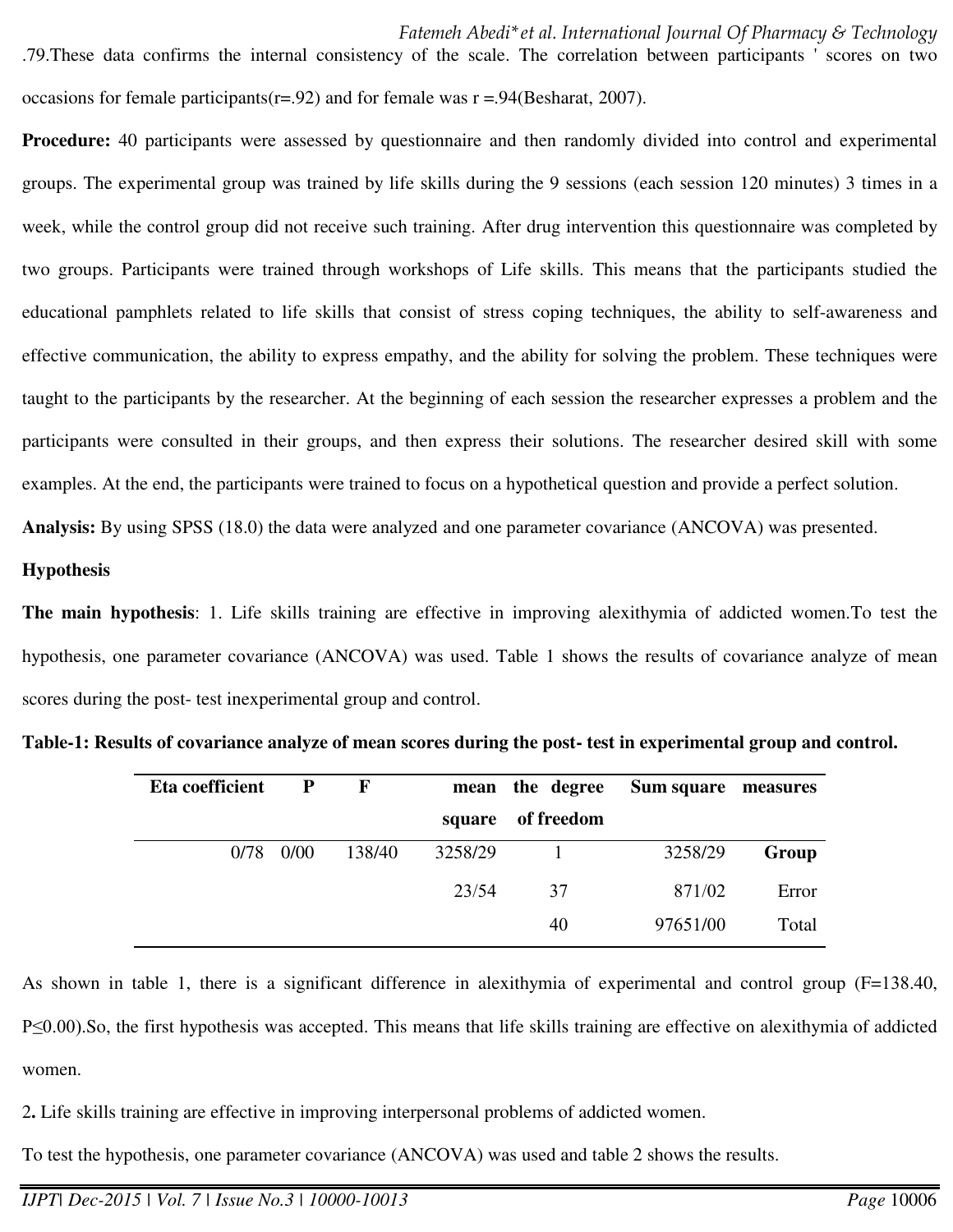**Table-2: Results of covariance analyze of mean scores in experimental and control group with the post- test.** 

| Eta coefficient | P    | $\mathbf{F}$ |        |       | mean the degree | Sum square measures |              |
|-----------------|------|--------------|--------|-------|-----------------|---------------------|--------------|
|                 |      |              | square |       | of freedom      |                     |              |
| 0/62            | 0/00 | 128/33       | 4550/7 |       |                 | 4550/7              | Group        |
|                 |      |              |        | 35/46 | 37              | 1134/72             | Error        |
|                 |      |              |        |       | 40              | 28427/1             | <b>Total</b> |

As shown in table2, there is a significant difference in the interpersonal problem between the experimental and control groups. (P≤0.00, F=128.33).SO, this hypothesis is confirmed and the life skills training affect the addicted women `interpersonal problems.

### **The other Hypothesis**

1. The Life skills training are effective in understanding the addicted women`s emotions.

2. The Life skills training are effective in describing the addicted women`s emotions.

3. The Life skills training are effective in objective thinking of addicted women.

In order to test these three hypothesizes, Analyze multivariate covariance (MANCOVA) was used. Table 3 shows the results of multivariate covariance analyze on mean post-test score in the experimental group and control group.

**Table-3: Summary of MANCOVA analysis on the sub-scales of alexithymia in the experimental and control group with pretest control.** 

| measures                | <b>Sum</b> | the degree of | mean   | $\mathbf{F}$ | ${\bf P}$ |
|-------------------------|------------|---------------|--------|--------------|-----------|
|                         | square     | freedom       | square |              |           |
| Understanding emotions  | 424/68     | 1             | 424/68 | 58/05        | 0/00      |
| Error                   | 256/03     | 35            | 7/31   |              |           |
| Total                   | 2722/84    | 40            |        |              |           |
| Description of feelings | 430/91     | 1             | 430/91 | 85/77        | 0/00      |
| Error                   | 175/83     | 35            | 5/02   |              |           |
| Total                   | 2426/96    | 40            |        |              |           |
| Objective thinking      | 270/71     | 1             | 270/71 | 50/35        | 0/001     |
| Error                   | 188/15     | 35            | 5/37   |              |           |
| Total                   | 1835/44    | 40            |        |              |           |
|                         |            |               |        |              |           |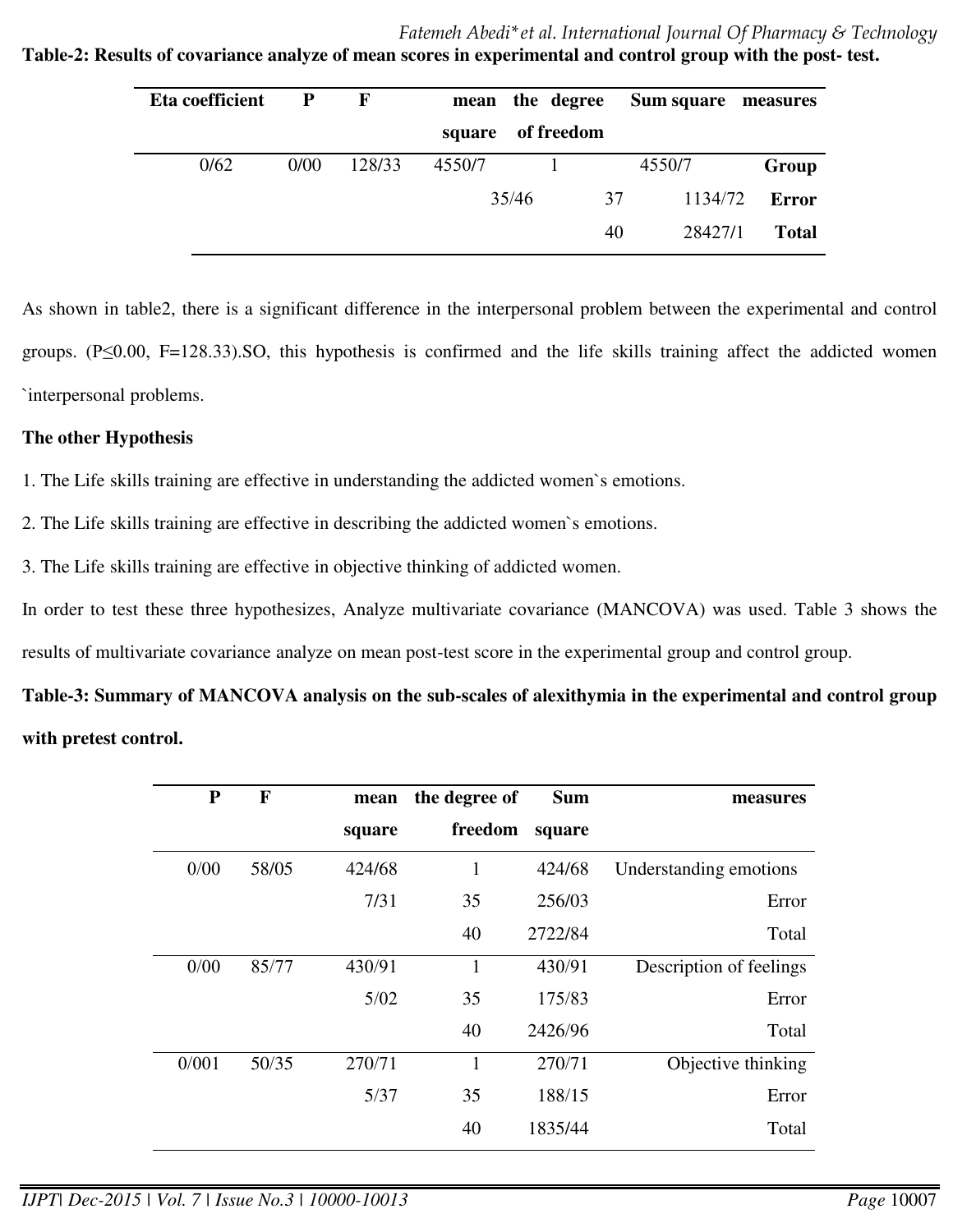*Fatemeh Abedi\*et al. International Journal Of Pharmacy & Technology* As shown in table3, there is a significant difference between Understanding emotions

(P≤0.00, F=58.05), Description of feelings (P≤0.00, F=58.77), Objective thinking (P≤0.00, F=50.35).This means that life

skills training increased the feelings, emotions and objective thinking.

- 4. The Life skills training are effective in truthfulness of addicted women.
- 5. The Life skills training are effective in openness of addicted women.
- 6. The Life skills training are effective in consideration of others among the addicted women.
- 7. The Life skills training are effective in aggression of addicted women.
- 8. The Life skills training are effective in protection role of addicted women.
- 9. The Life skills training are effective in dependency of addicted women.

**Table-4: Summary of MANCOVA analysis on the sub-scales of alexithymia in the experimental and control group with pretest control.** 

| ${\bf P}$ | F     | mean   | degree<br>the | <b>Sum</b> | measures               |
|-----------|-------|--------|---------------|------------|------------------------|
|           |       | square | of freedom    | square     |                        |
| 000/      | 34/96 | 134/3  | 1             | 134/3      | <b>Expressly women</b> |
|           |       | 3/84   | 32            | 122/94     | <b>Error</b>           |
|           |       |        | 40            | 1286/20    | <b>Total</b>           |
| 0/00      | 94/32 | 164/40 | 1             | 40/164     | <b>Women kindness</b>  |
|           |       | 99/4   | 32            | 71/159     | <b>Error</b>           |
|           |       |        | 40            | 55/1620    | <b>Total</b>           |
| 0/00      | 78/21 | 73/73  | 1             | 73/73      | <b>Consider others</b> |
|           |       | 38/3   | 32            | 29/108     | <b>Error</b>           |
|           |       |        | 40            | 922/10     | <b>Total</b>           |
| 0/00      | 31/67 | 140/24 | 1             | 24/140     | <b>Aggression</b>      |
|           |       | 08/2   | 32            | 67/66      | <b>Error</b>           |
|           |       |        | 40            | 1097/55    | <b>Total</b>           |
| 0/00      | 24/34 | 108/51 | 1             | 51/108     | <b>Supportive of</b>   |
|           |       | 16/3   | 32            | 40/101     | <b>Error</b>           |
|           |       |        | 40            | 1049/55    | <b>Total</b>           |
| 0/00      | 48/19 | 45/81  | 1             | 45/81      | Dependence             |
|           |       | 35/2   | 32            | 22/75      | <b>Error</b>           |
|           |       |        | 40            | 784/52     | <b>Total</b>           |

As the result show, there is a significant difference between the truthfulness (P≤0.00, F=34.96), openness (P≤0.00, F=34.96), consideration of others (P≤0.00, F=21.78), aggression (P≤0.00, F=67.31), protection role (P≤0.00, F=34.24), dependency (P≤0.00, F=19.48).Therefore, life skills increased these problems among the participants.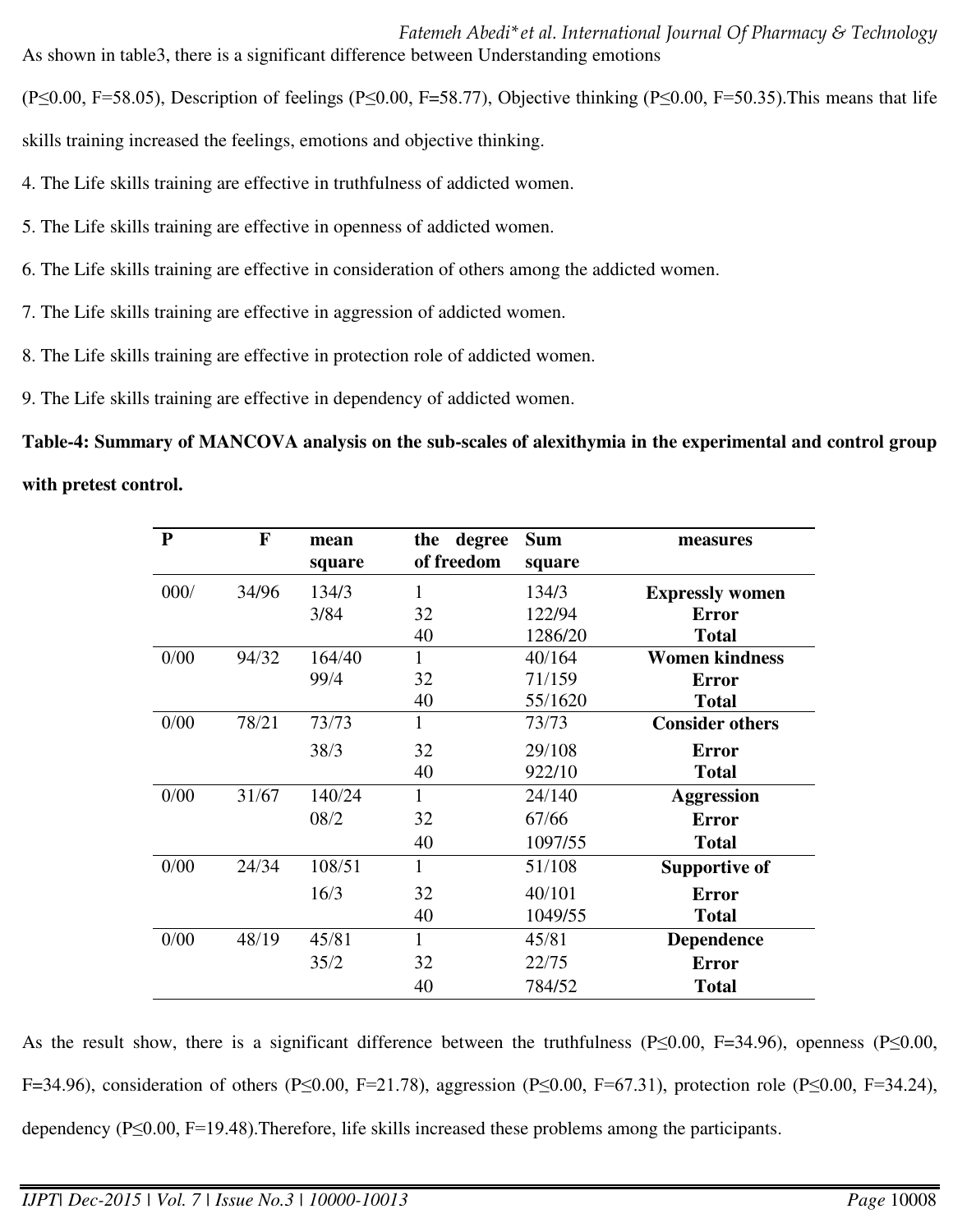#### **Discussion and conclusion**

According to the dependent variables of the study, alexithymia and interpersonal problems, the present study investigate to find whether life skills training enable the person to communicate with other people , society , culture and environment ?And adopt them to control their emotions? Also, investigate to find out if the life skills improve he interpersonal problems of the addicted women?

Results indicate that there is a significant relationship between the variables. This section summarizes the overall findings and responds to the research questions posed by the researcher. The result shows that the life skill training has significant effect on the alexithymia and interpersonal problems of the addicted women. Alexithymia through defect inability to recognize emotions and feelings associated with personal problems. Also mentioned that for coping with stress, stressful situations, and the struggle of life the person requires some abilities to equip with them. These functions are very fundamental. Functions like emotional behaviors in terms of things like self-esteem, self-efficacy, and the ability to problem-solving, self-perception and social skills (Talebi, 2008).The Researches suggests that in alexithymia, emotional processing, emotional concepts become impaired also, the emotional communication is disrupted. It has been found that people with higher levels of alexithymia have low accuracy in some specific tasks such as pairing verbal and nonverbal emotional (Besharat, 2010).Also, the results of other findings in this study show that teaching life skills to improve interpersonal problems also effective addicted women.

Life skills training can reduce stress, anxiety and teach people how to deal effectively with the pressures of life, personal life and social functions. Mental health education can be one of the most effective methods to control the injuries of the society (Shamloo, 2002).The result of the present study is accordant with other studies. Najafi (2012) suggested that the life skills reduce the anxiety of divorced women. Kaplan et al., (1992) confirmed that life skill training has effective impact on the interpersonal problems and anxiety among the students. Interpersonal problem-solving skills have positive relationship with social community among the peers, hope and empathy (Passion, 1991).Also, it mentioned that people need some skills to cope with stress and stressful situations. These are fundamental function and formed in the process of transformation and affect the self-esteem, self-efficacy, the ability to problem-solving (Talebi, 2005).In other words, interpersonal relations help in acquiring and maintaining the position among the others. People realize the right and wrong about the actions of peers. These skills increase the abilities to deal with conflicts, problems of life and spiritual,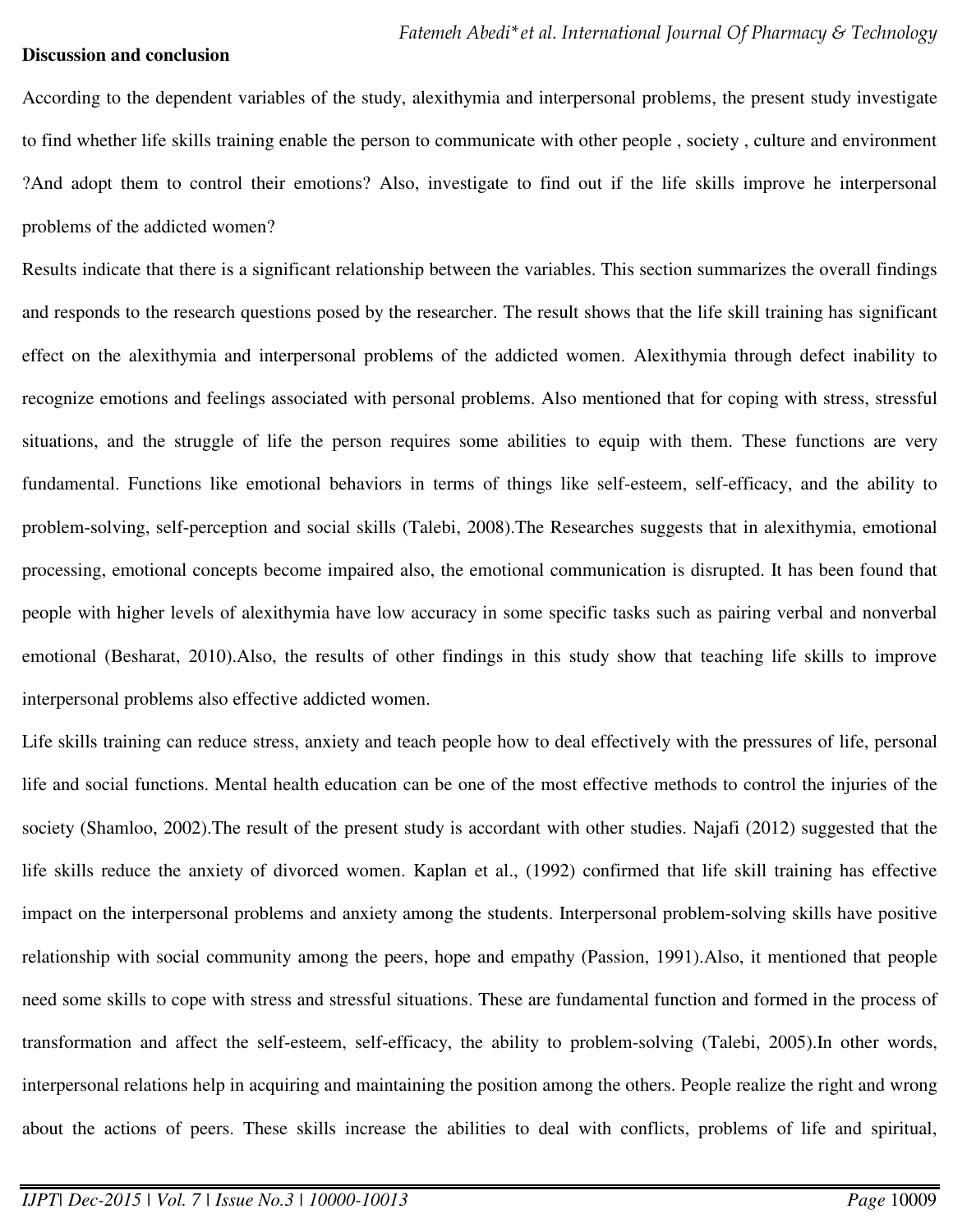psychological security. Therefore, creates opportunity for people to learn new things and increase the responsibility empathy, cooperation, coordination and collaboration with others (Salehin, 2013). In general, it can be concluded from the results of this research that life skills training is effective in alexithymia and interpersonal problems of addicted women. It seems that poor life skills put the individuals at risk of return. Life skills training are widely useful in prevention of addiction (Bagi et al. 2013).

#### **References**

- 1. Ajilchi,B., Naderi,M., & Ghaemi,F.(2009). The Relationship between Personality Characteristics of WomenAddicted. *A social order and safety research*.8.
- 2. Atashpoor,S., Kamkar,H., Samsam,M., & Shariat,M.(2009).The Impact of Life Skills Training on Inter person Relationships , Self-esteem and Assertiveness Bblind Girls . *Knowledge and research in applied psychology,* 11(39).
- 3. Bagby, R.M. &Talor (1997). *Affect Dysregulation and Alexithymi*a.
- 4. Parker, E.(1998). Di*sorders of Affect Regulation: Alexithymia in Medical and Psychiatric Illness.* (26-4),Cambridge: university Press.
- 4. Bernbaum, H; & James, T. (1994).Correlates and Retrospectively Reported a Tecedents of Alexithymia**.***Psychosomatic Medicine*, 56, 353-359.
- 5. Bern baum , H. & Prince , J.D. (1994) .Alexithymia and the interpretation of emotion relevant information.*Cognitive Emotion* , 8, 231- 244.
- 6. Besharat,M., Ahmadi,A.(2003).*The Relationship between Attachment Style and Interpersonal Problems. Thought and Behavior*.4.
- 7. Besharat,M. (2004).The Relationship between Perfectionism and Interpersonal Problems.*Scholar Behavior. Bimonthly Journal of Shahed University*,(7).
- 8. Besharat,M., Zebardast,A., Nadali,H., Salehi,M. (2008 ). Emotional Intelligence , Alexithymia and Interpersonal Problems . *Journal of Psychology and Education*. ( 2), 123-101 .
- 9. Besharat,M., (2009 ). Alexithymia and Interpersonal Problems.*Education and Psychology*. (10), 1.
- 10. Besharat,M., Karimi,M., Ghorbani,N.,&Rahiminejad, A.(2009). The Comparison of Alexithymia and Emotional Intelligence in Smart and Regular Students.*New Cognitive Science*. 44. 18 – 28.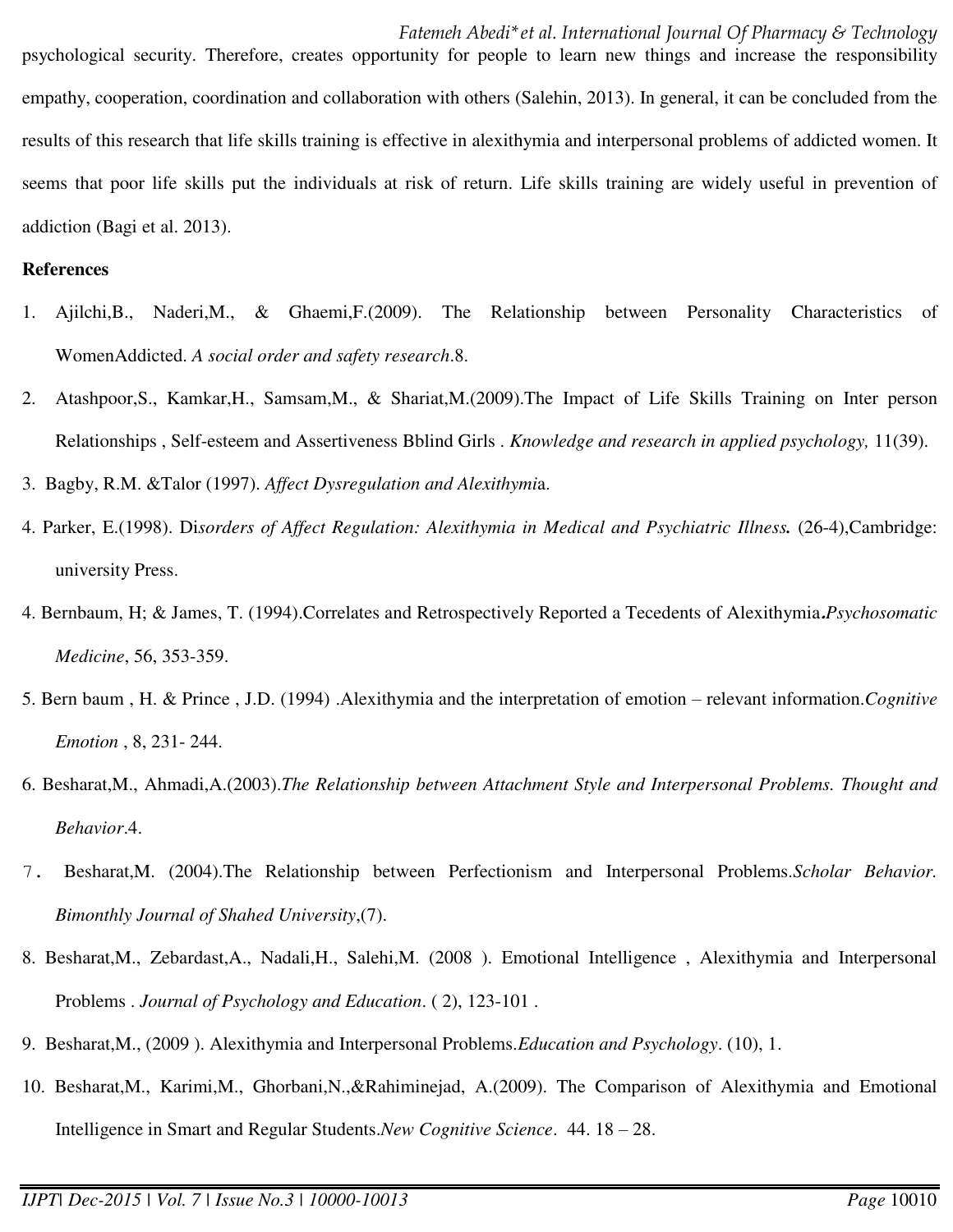*Fatemeh Abedi\*et al. International Journal Of Pharmacy & Technology* 11. Besharat, M.(2009). The Attachment Styles and Emotional Failure.*Psychological Research*. 24, 80-63.

- 12. Besharat, M..(2009 ). The Relationship between Hard Work and Personal Problems. Psychological Studies.*Faculty of Education and Psychology,* 5. (4).
- 13. Besharat,M., Ranamayepur, SH., Purnaghd,A.,&Ofoghi, Z(2012). The Relationship Between Alexithymia and Interpersonal Problems: The Role of Moderator Attachment Styles. *Contemporary Psychology*.16.3 (1) 9.
- 14. Besharat,M. & Ghanji,P. (2012 ).The Moderating Role in the Relationship between Alexithymia Attachment Styles and Marital Satisfaction .*Journal of Mental Health*, (4), 35-324.
- 15**.** Besharat,M.(2013).The Mediating Role of Cognitive Emotion Regulation Strategies on the Relationship between Attachment Styles and Alexithymia .*Developmental Psychology*. 37.
- 16. Begay, A., Shirazi, M., &. Oasandide,M. . (2013). The Effectiveness of Life Skills Training to Improve the Quality of Life and Coping Style Addicts Receiving Methadone Maintenance Treatment *.Journal of Substance Abuse Addiction*,7, 26.
- 17. Botvin, G. J., & Griffin, K. W. (2004). Life Skills Training: Empirical Findings and Future Directions*.The Journal of Primary Prevention,* 25, 211–232.
- 18. Botvin, G.J., Kantor, L.W. (2007). Preventing Alcohol and Tobacco Use through Life Skill Training*.Journal of Alcohol Research & Health.* 24(4), 8-25.
- 19. Compos, A ; Chiva , M.& Moreau , M. (2000). *Alexitymia and Mental Imagery***.**PersIndiv Differ , 29,787-791.
- 20. Dabaghi,P.,Asgharnejad,A.,Atefvahid,M.,K.,&Aboohari,.,(2007).The Effectiveness of Group Cognitive Therapy based on Mindfulness (Mindfulness) and Activation Schemes in the Prevention of Relapse Spiritual.*IranianJournal of Psychiatry and Clinical Psychology*, 13.4.
- 21. Dansh.P., Maleki,A.,Niazzi,Z. (2013). Background -Addicted Women Prisoners in the Central Prison of sfahan.*Social Development Studies*,1(4), 145-125.
- 23 .Ebrahimi, S. (2011).Women Pathological Addiction, *Education Reform*., (113).
- 24. Esmatpanah,A.,&khakshoor.H. (2009).the Effect of Life Skills Training on the Tendency of Patients to Treatment Centers and Rehabilitation of Drug Addiction. Journal of Substance of Abuse Addiction Studies, 3(12).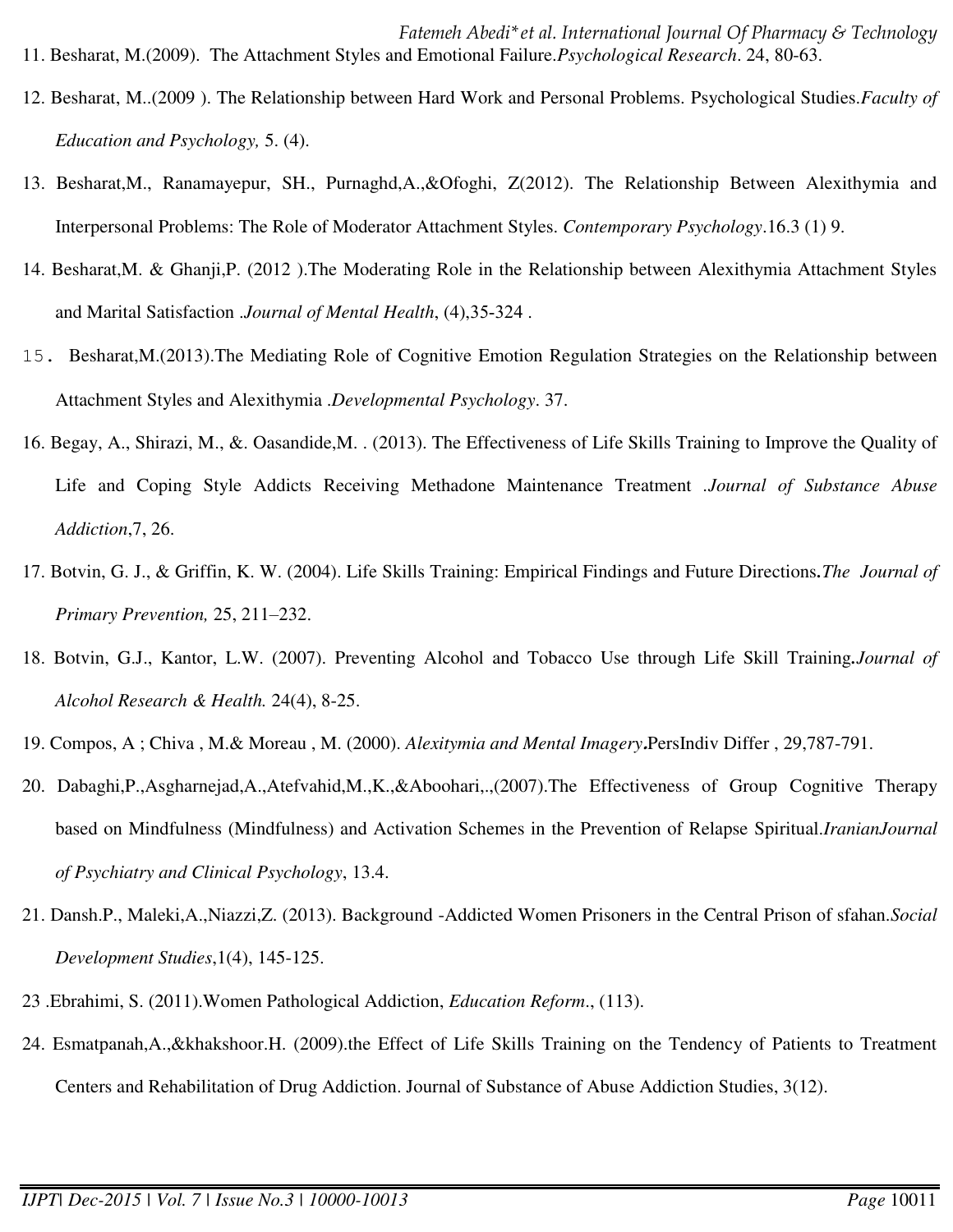- *Fatemeh Abedi\*et al. International Journal Of Pharmacy & Technology* 25. De Rick.A, Vanheule.s.(2007) *Alexithymia and DSM-IV personality disorder traits in alcoholic in patients:* A study of the relation between both constructs , IndividDif Perss; 43: 29-119 .
- 26. Dezhkam,M.. (2013 ). Life skills. Recommendations and Practical Solutions for a Perfect Life Tehran*: Dennis Publishing.*
- 27. G.Pecukonis , E.V.(2009). *physical self-efficacy and alexithymia in women with chronic intractable back pain*. Pain Management, NURSING , 10, 116-123.
- 28. Heydari , J ., Hosseini , S ., Jannati , E.,Mohamadpur,R.,&Mahmodi,Q.(2006). Mental status Social Addicts City of Sari .*Journal of Medical Sciences*. (52), 116-109.
- 29. Horowitz,L.M.,Rosenberg,S.E.,Baer,B.A.,Ureno,G., &Villasenor, V. S. (1988). Inventory of Interpersonal problems: psychometric properties and clinical applications. *Journal of Consulting and Clinical psychology*,56,885-892.
- 30. Hosoi, M,Molton , I.R, yensen , M.p. Ehde , D.M, Amtmann , S,O'Briene , Wrimura , T, &Kubo, C. (zolo) *Relationship among AlexithyInia and Pain Intensity, Pain Interference , and Vitality in Persons with Neuromas CularDisease* : Considering the Effect of Negative Affectivity. Pain, 149,273-277.
- 31. Jafari,SH., F. (2013). The Effect of Llife Skills Training to Enhance the Efficacy of Female-Headed households.A Women's Research. *Institute for Humanities and Cultural Studies*, 3(2), 70-4.
- 32. Jafarzade, H., Ashraf, H., Rezaie, H., &Mohamadi,B. (2009). The Effect of Life Skills Training on the Knowledge of Young Couples who Referred to Health Centers of Urmia to Marriage Counseling *.Faculty of Nursing and Midwifery.*7(1), 26-21.
- 33. Kaplan , H., . Sadvk , B..& Grab. J. ( 1994). Summary Psychology.*Behavioral Sciences Clinical.*
- 34. KhalilZadeh, B.,T,Shinchi,S.,&Abasi.N. (2013). Sex, Alexithymia, View Students' Minds. *Journal of Social Cognition*.1, (2).
- 35. Kiaol, wu-Z,luo- W,(2010), *Wei-X.quality of Life out Patients in Methadone Maintenance Treatment Clinik of J-Acquir. Immune Defid Sun*dr, 53(1) ,116-120.
- 36. Kosrurek ,A, Gregory , R.J., Sousou , A, & Trife , P. (1998). Alexithymia and Somatic Amplification in Chronic Pain. *Journal of Psychosomatics*, 39,399-404.